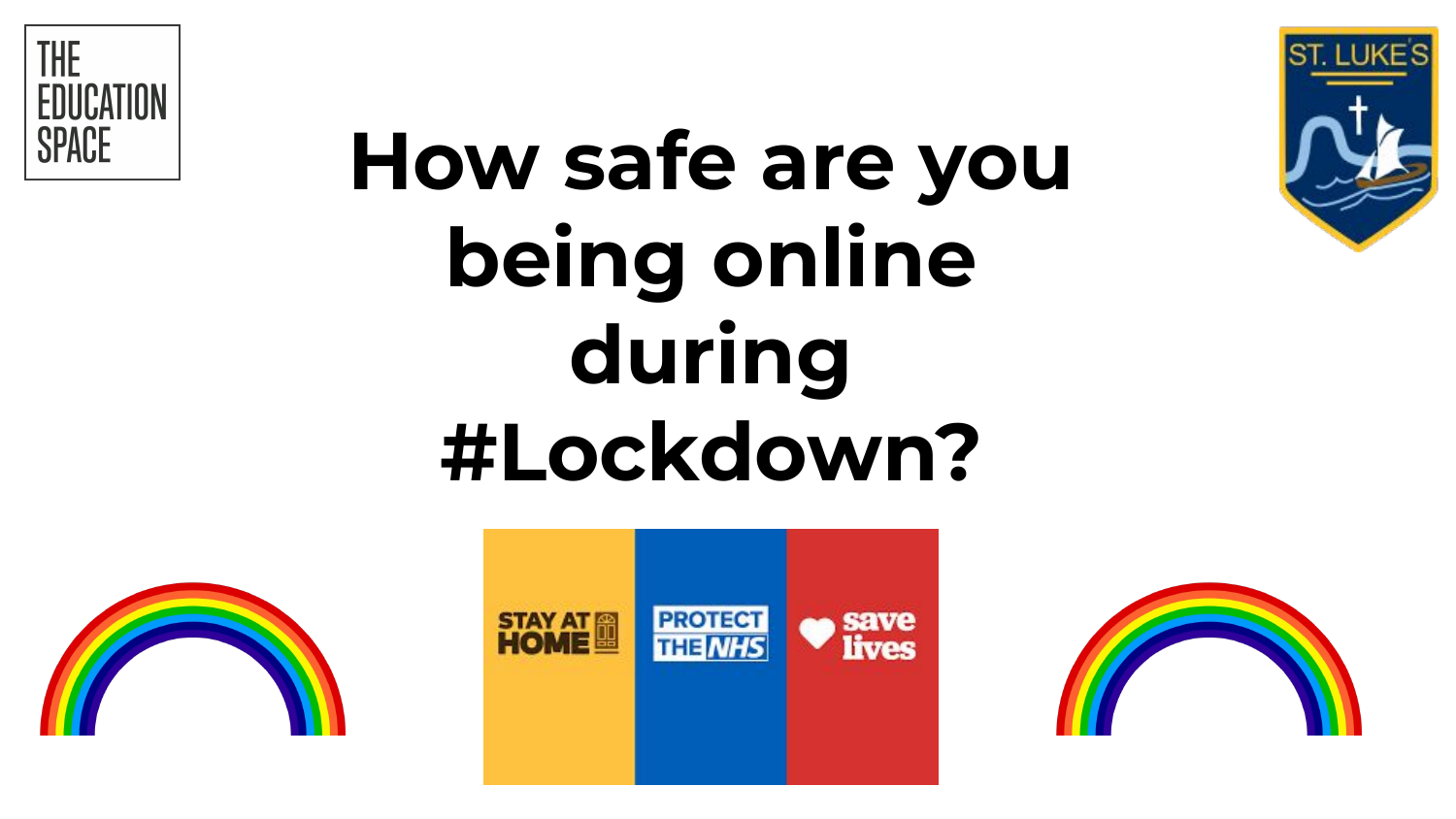

### **How many of these do you use?**



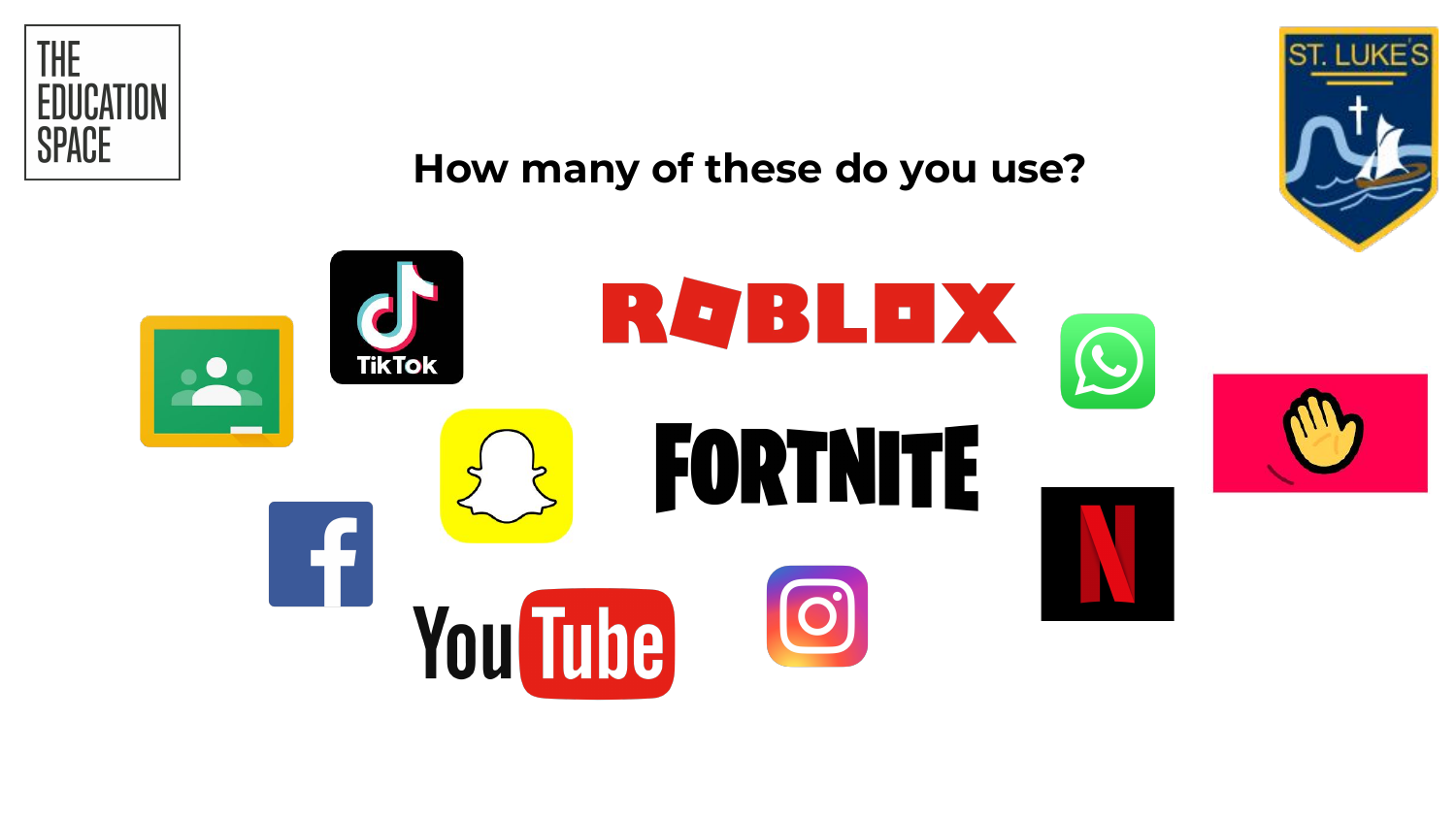



### **Are you using the internet more than usual?**



## **Are you using the internet safely and responsibly?**

**Is what your accessing age appropriate?**

**Are you using Google Classroom responsibly?**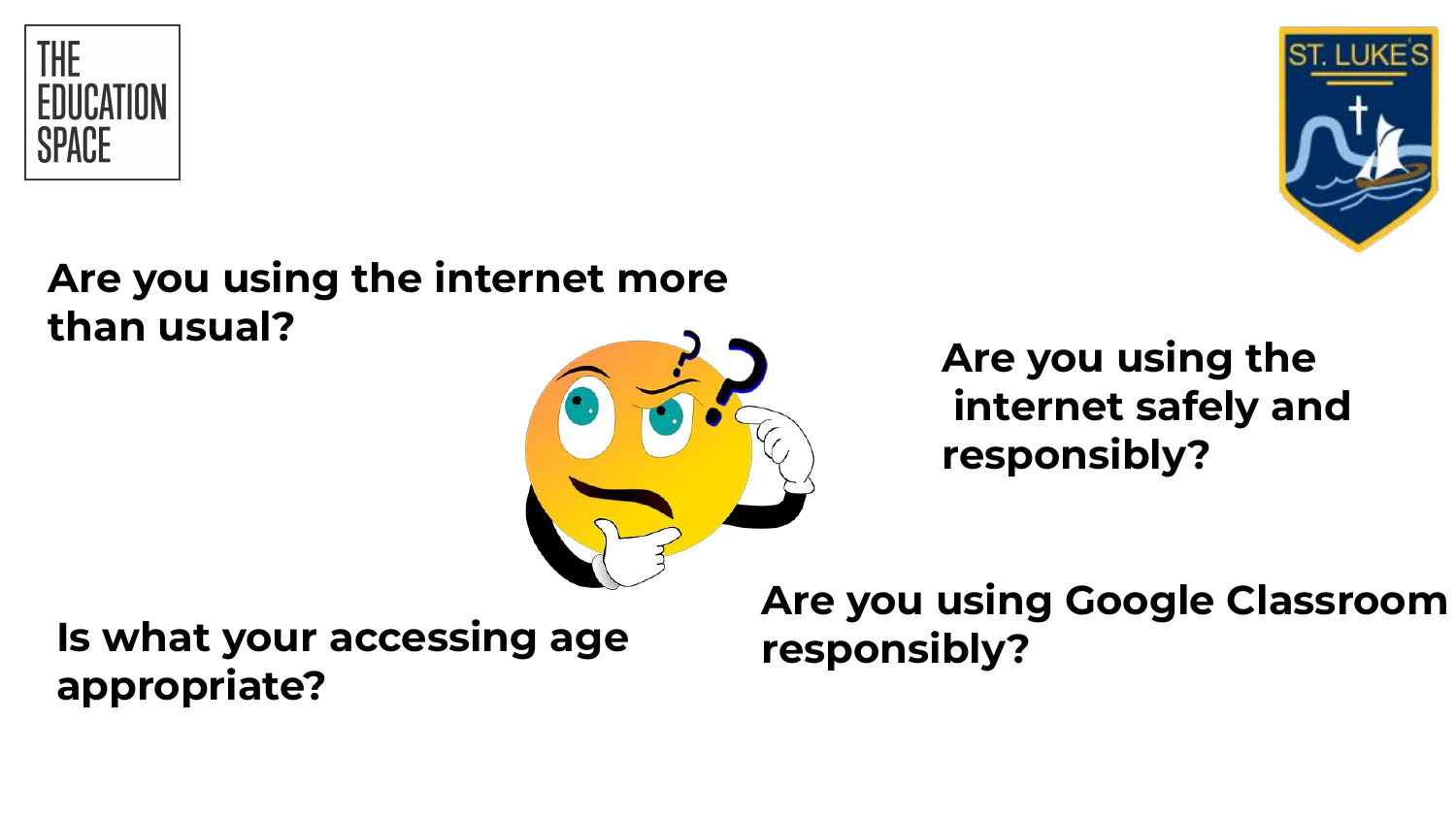







Are you playing games with your real friends or are they online friends? **Remember: Online friends = strangers!** 

Are you being kind to others? **Remember: If you wouldn't say it to someone face to face, then don't say it online!** 

Are you limiting your screen time? **Remember: It is healthy to limit your screen time by doing other activities throughout the day. You should also try to not have screen time too close to bedtime.**

Have you checked your privacy settings? **Remember: Anyone can contact you unless you have secured your privacy settings. Ask your adults to do this for you for your own safety.**

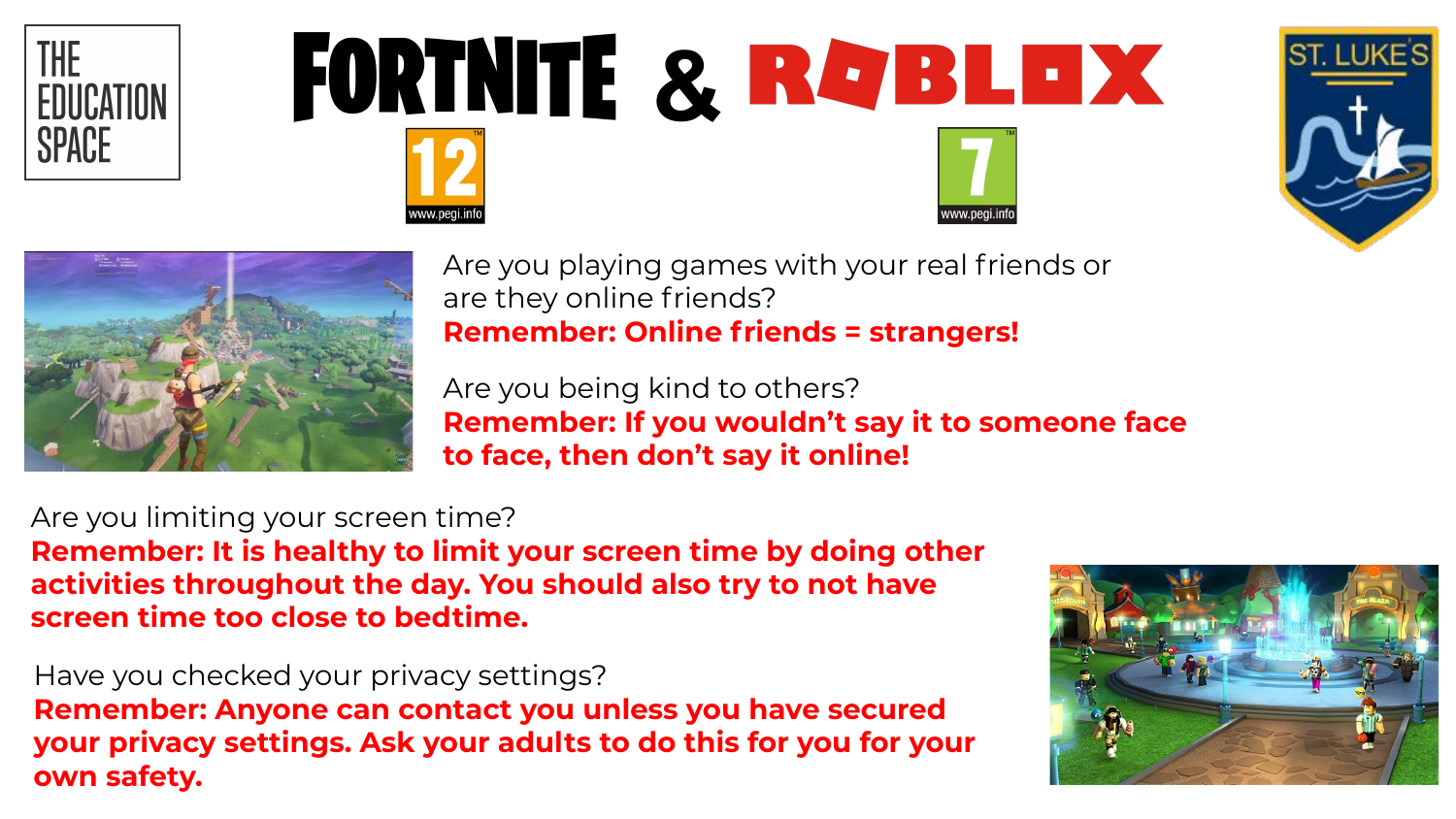







Are your privacy settings set to private? **Remember: If not, the whole TikTok community can see your videos which leaves you exposed to potential danger.**

Are your videos appropriate and are the videos you are watching age appropriate? **Remember: If you wouldn't use this language in real life, then you shouldn't be using it online!**

Are you being kind to others? **Remember: If you wouldn't say it to someone face to face, then don't say it online!**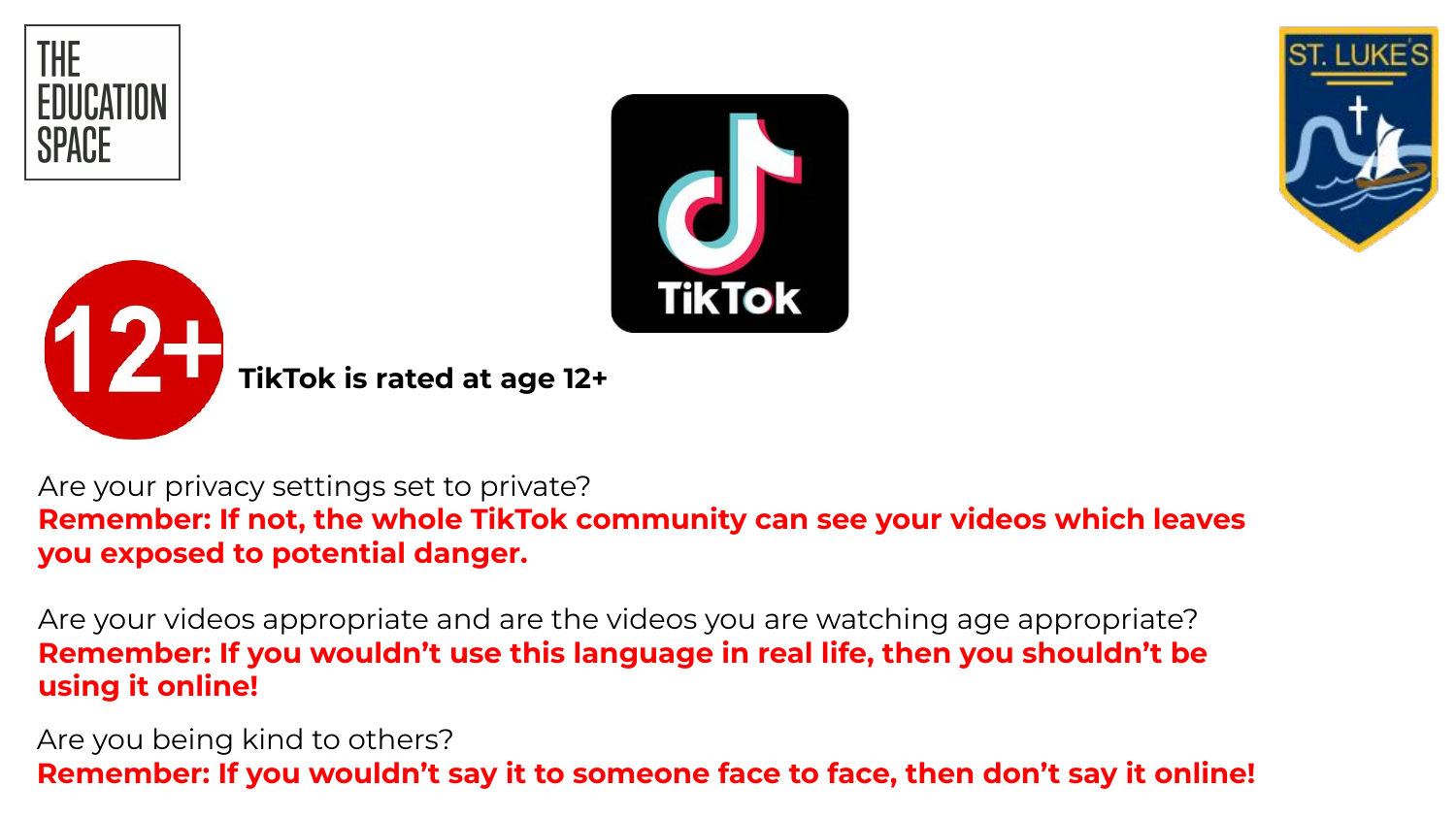

## **Phishing and Pop Ups**





#### **Check the URL**

**A URL on a phishing site will have missing letters or be spelled incorrectly**

**Don't fall for requests to confirm your details Most online services won't ask for personal information in an unusual way, such as an email or pop-up.**

#### **Be wary of 'free' stuff**

**You usually can't trust offers that sound too good to be true, like winning free gadgets or making loads of money at the click of a button.** 

#### **Watch out for pop-ups**

**Pop-ups (windows that show up suddenly on your screen) can be used for phishing or to download harmful software onto your device. You shouldn't enter personal information into a pop-up window and should also be careful about clicking on them.**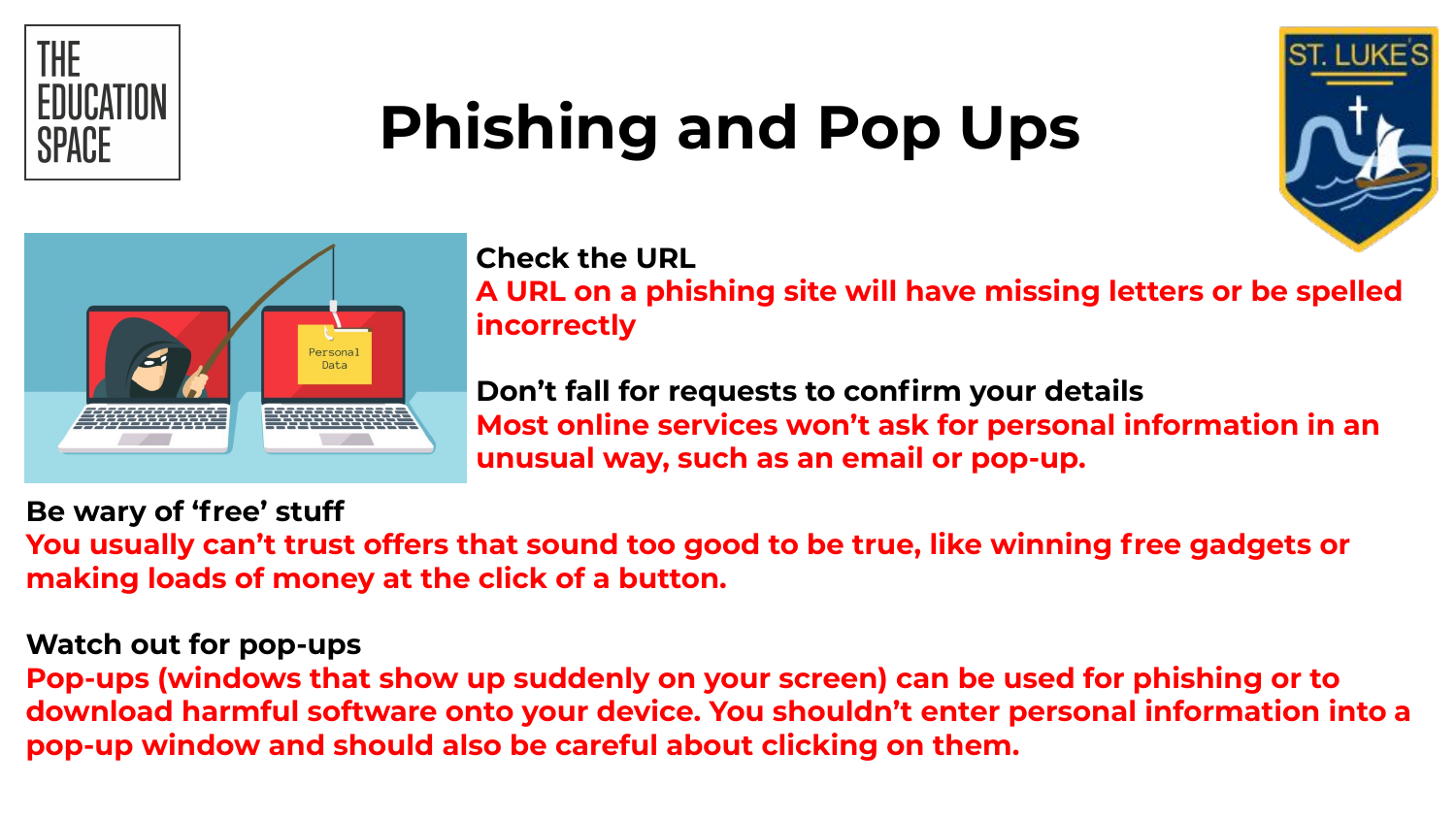

## **Some tips for you to remember**

- **1. Don't post any personal information online like your address, email address or mobile number.**
- **2. Think carefully before posting pictures or videos of yourself. Once you've put a picture of yourself online most people can see it and may be able to download it, it's not just yours anymore.**
- **3. Don't befriend people you don't know-Remember that not everyone online is who they say they are**
- **4. Think carefully about what you say before you post something online**
- **5. Be kind- Respect other people's views, even if you don't agree with someone else's views doesn't mean you need to be rude.**
- **6. If you see something online that makes you feel uncomfortable, unsafe or worried: leave the website, turn off your computer if you want to and tell a trusted adult immediately.**